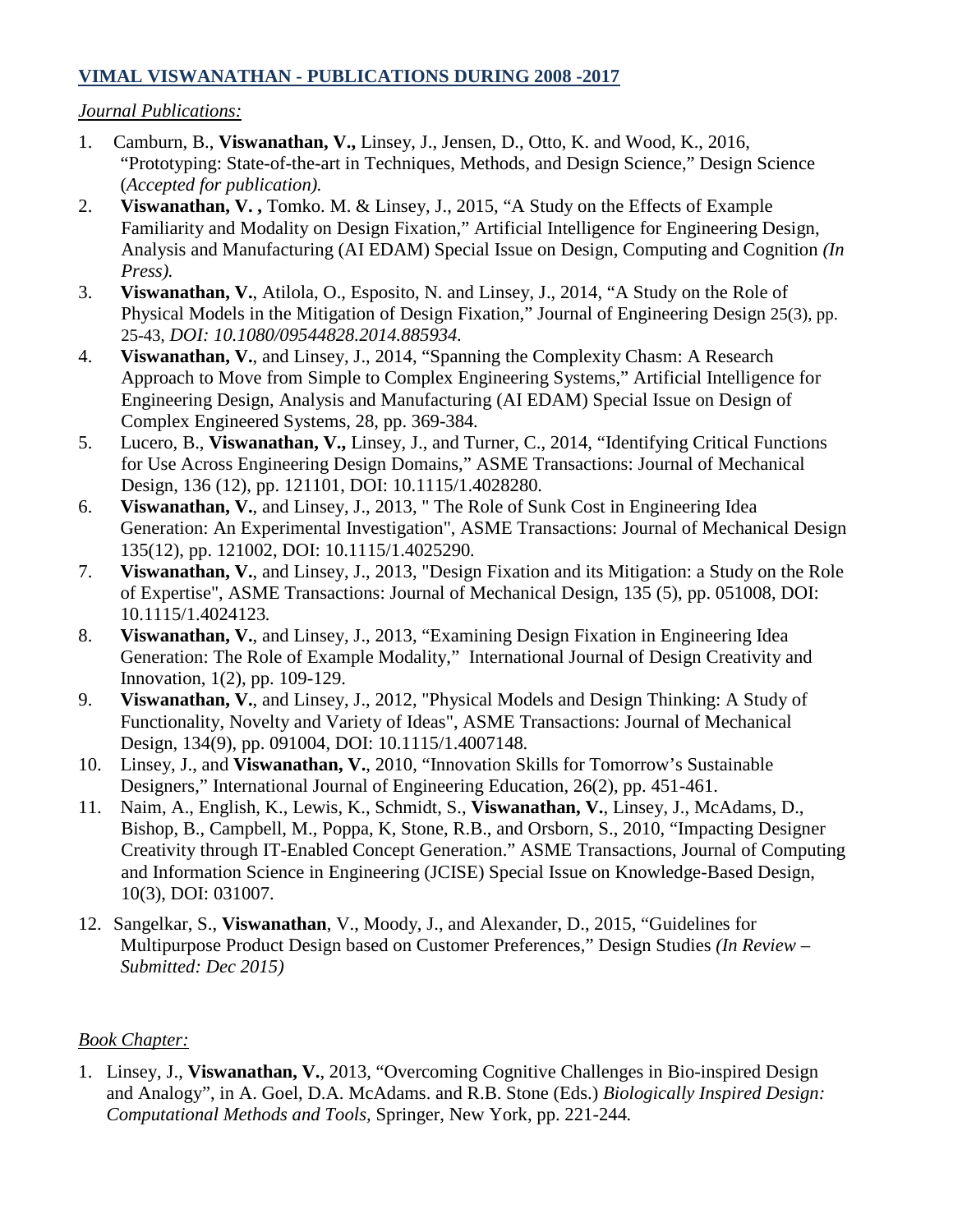## *Refereed Conference Papers & Talks:*

(Recent papers are listed first)

- 1. **Viswanathan, V.,** Sangelkar, S., Alexander\*, D., and Moody, J., 2016, "User preferences in the Design of Multi-purpose Products: A Case Study on the Redesign of a Utility Tool," ASME International Design Engineering Technical Conferences, Charlotte, NC *(Accepted).*
- 2. **Viswanathan, V.,** Solomon, J., and Unnikrishnan, V., 2016, "Improving Student Engagement in Engineering Classrooms using Brain-based Learning Techniques," ASEE Annual Conference, New Orleans, LA *(Accepted)*
- 3. Alexander\*, D., Moody, J., Sangelkar, S., and **Viswanathan, V.,** 2016, "MAKER: Redesign of a Multipurpose Hardware Tool to Improve its Functionality and Marketability," ASEE Annual Conference, New Orleans, LA (*Accepted).*
- 4. **Viswanathan**, V., and Calhoun, M., 2015, "Improving Student Learning Experience in an Engineering Graphics Classroom through the Mastery Approach," ASEE Annual Conference, Seattle, WA.
- 5. **Viswanathan, V**., Goodman, J., Atilola, A., and Linsey, J., 2014, "Prototyping: A Key Skill for Innovation and Life-time Learning," ASEE/IEEE Frontiers in Education Conference, Madrid, Spain*.*
- 6. Esposito, N., **Viswanathan, V.**, and Linsey, J., 2014, "A Study on the Factors Influencing the Usage of Environmentally Friendly Products," ASEE Annual Conference, Indianapolis, IN*.*
- 7. **Viswanathan, V.**, Ngo, P., Turner, C., and Linsey, J., 2013, "Innovation in Graduate Projects: Learning to Identify Critical Functions," ASEE/IEEE Frontiers in Education Conference, Oklahoma City, OK*.*
- 8. Camburn, B., Dunlap, B., Kuhr, R., **Viswanathan, V.**, Linsey, J., Jensen, D., Crawford, R., Otto, K., and Wood, K., 2013, "Methods for Prototyping Strategies in Engineering Design: Framework and Experimental Assessment," ASME International Design Engineering Technical Conferences, Portland, OR*.*
- 9. Ngo, P., **Viswanathan, V.,** and Linsey, J., 2013, "Principles of Analogy Usage in Design-by-Analogy: A Pilot Study," ASME International Design Engineering Technical Conferences, Portland, OR*.*
- 10. Lucero, B., **Viswanathan, V.,** Linsey, J., and Turner, C., 2013, "MetaAnalogy through Performance Specification," ASME International Design Engineering Technical Conferences, Portland, OR*.*
- 11. **Viswanathan, V**. and Linsey, J., 2013, "Training Future Designers: A Study on the Role of Physical Models," ASEE Annual Conference 2013, Atlanta, GA*.*
- 12. Camburn, B., Dunlap, B., Kuhr, R., **Viswanathan, V.**, Linsey, J., Jensen, D., Crawford, R., Otto, K., and Wood, K., 2013, "Connecting Design Problem Characteristics to Prototyping Choices to Form a Prototyping Strategy," ASEE Annual Conference 2013, Atlanta, GA*.*
- 13. **Viswanathan, V.** and Linsey, J. 2013, "Mitigation of Design Fixation in Engineering Idea Generation: A Study on the Role of Defixation Instructions," International Conference on Research into Design, Chennai, India*.*
- 14. **Viswanathan, V.** and Linsey, J., 2012, "Physical Modeling in Design Projects: Development and Testing of a New Design Method," ASEE/IEEE Frontiers in Education Conference, Seattle, WA.
- 15. **Viswanathan, V.** and Linsey, J., 2012, "Physical Examples in Engineering Idea Generation: An Experimental Investigation," International Conference on Design Creativity (ICDC2012), Glasgow, UK.
- 16. **Viswanathan, V.** and Linsey, J., 2012, "A Study on the Role of Expertise in Design Fixation and its Mitigation", 2012 ASME IDETC – Design Theory and Methodology Conference, Chicago, IL.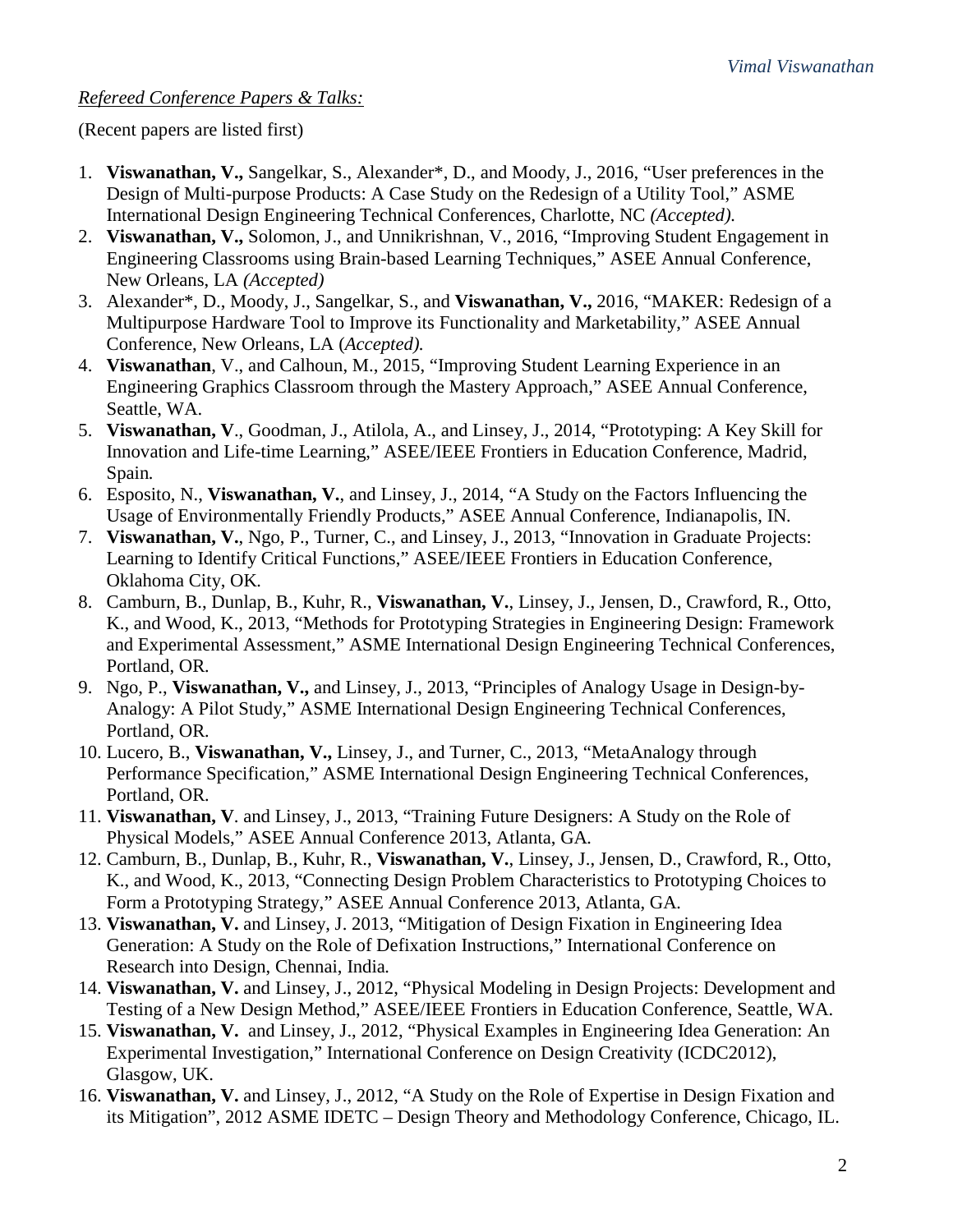- 17. Atilola, O., **Viswanathan, V.** and Linsey, J., 2012, "A Study on the Representation of Examples in Learning Engineering Concepts", 2012 ASME IDETC – Design Education Conference, Chicago, IL.
- 18. **Viswanathan, V.**, Esposito, N. and Linsey, J., 2012, "Training Tomorrow's Designers: a Study on Design Fixation", ASEE Annual Conference 2012, San Antonio, TX.
- 19. **Viswanathan, V.** and Linsey J., 2012, "Build to Learn: Effective Strategies to Train Tomorrow's Designers", ASEE Annual Conference 2012, San Antonio, TX.
- 20. **Viswanathan, V.**, and Linsey, J., 2011, "Understanding Physical Models in Design Cognition: A Triangulation of Qualitative and Laboratory Studies", ASEE/IEEE Frontiers in Education Conference, Rapid City, SD.
- 21. Osterman, C., **Viswanathan, V.** and Linsey, J., "Teaching Capstone Design: The Influence of Problem Complexity", ASEE/IEEE Frontiers in Education Conference, Rapid City, SD.
- 22. **Viswanathan, V.**, and Linsey, J., 2011, "Design Fixation in Physical Modeling: An Investigation on the Role of Sunk Cost", ASME IDETC-Design Theory and Methodology Conference, Washington, DC. *(Cited by 17)*
- 23. **Viswanathan, V.**, and Linsey, J., 2011, "Understanding Fixation: A Study on the Role of Expertise" International Conference on Engineering Design, Kobenhavn, Denmark.
- 24. **Viswanathan, V.**, and Linsey, J., 2011, "Physical Models and Design Cognition: Triangulating Controlled Lab Studies with Industrial Case Studies", International Conference on Research into Design, Bangalore, India.
- 25. **Viswanathan, V.**, and Linsey, J. , 2010, "Work in Progress Understanding Design Fixation: A Sunk Cost Perspective on Innovation," ASEE/IEEE Frontiers in Education Conference, Washington, D.C.
- 26. **Viswanathan, V.**, and Linsey, J., 2010, "Physical Models in the Idea Generation Process: Hindrance or Help?" Proceedings of the 2010 ASME IDETC-Design Theory and Methodology Conference, Montreal, Quebec, Canada. *(Cited by 22)*
- 27. Linsey, J., **Viswanathan, V.**, Gadwal, A., 2010, "The influence of design problem complexity on the attainment of design skills and student perceptions," IEEE EDUCON 2010, Madrid, Spain.
- 28. **Viswanathan, V.**, and Linsey, J., 2009, "Enhancing Student Innovation: Physical Models in the Idea Generation Process," ASEE/IEEE Frontiers in Education Conference, San Antonio, TX.

# *Non-refereed Conference Papers:*

1. Linsey, J. and **Viswanathan, V.**, 2011, "Enhancing Engineering Innovation through Physical Representation", NSF CMMI Research and Innovation Conference, Atlanta, GA.

#### *Poster Only Presentations:*

- 1. **Viswanathan, V.**, and Linsey, J., 2012, "Build to Learn: An Effective Strategy to Train Tomorrow's Designers," 2012 ASEE Annual Conference, San Antonio, TX.
- 2. **Viswanathan, V.**, and Linsey, J., 2012, "Effects of Physical Models on Design Cognition," International Conference on Design Computing and Cognition 2012, College Station, TX.
- 3. **Viswanathan, V.**, and Linsey, J., 2012, "Mitigation of Fixation through Negative Examples through Physical Modeling," International Conference on Design Computing and Cognition 2012, College Station, TX.
- 4. **Viswanathan, V.**, and Linsey, J., 2010, "Effects of Representations in Engineering Idea Generation Process," CIE 2010 Graduate Research Poster at the 2010 IDETC Conference, Montreal, Quebec, Canada.